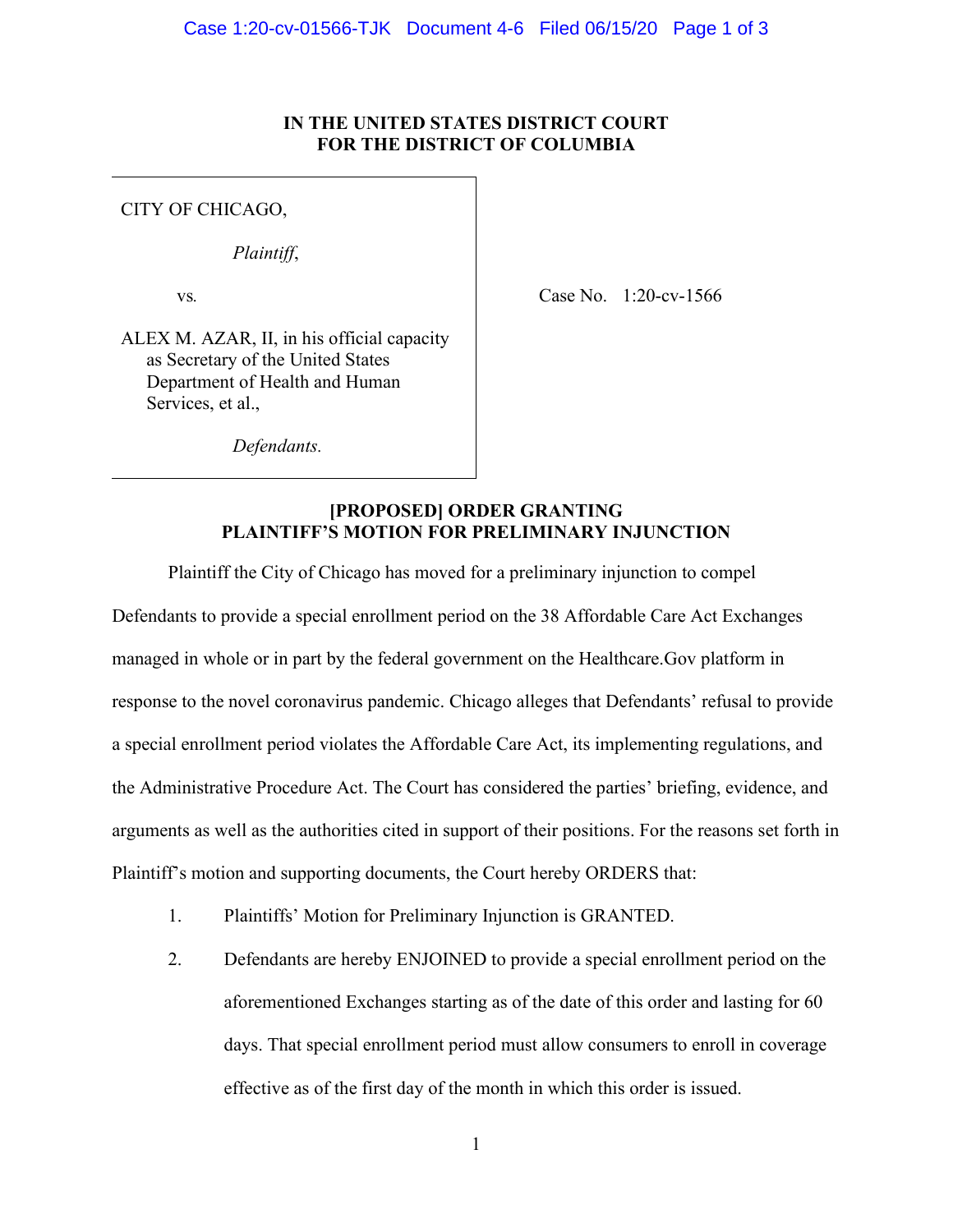3. Under the circumstances, the Court dispenses with the requirement that the movant give security for the issuance of the injunction. *See* Fed. R. Civ. P. 65(c). SO ORDERED.

Dated: \_\_\_\_\_\_\_\_\_\_\_\_\_\_\_\_\_\_\_\_\_ \_\_\_\_\_\_\_\_\_\_\_\_\_\_\_\_\_\_\_\_\_\_\_\_\_

United States District Judge